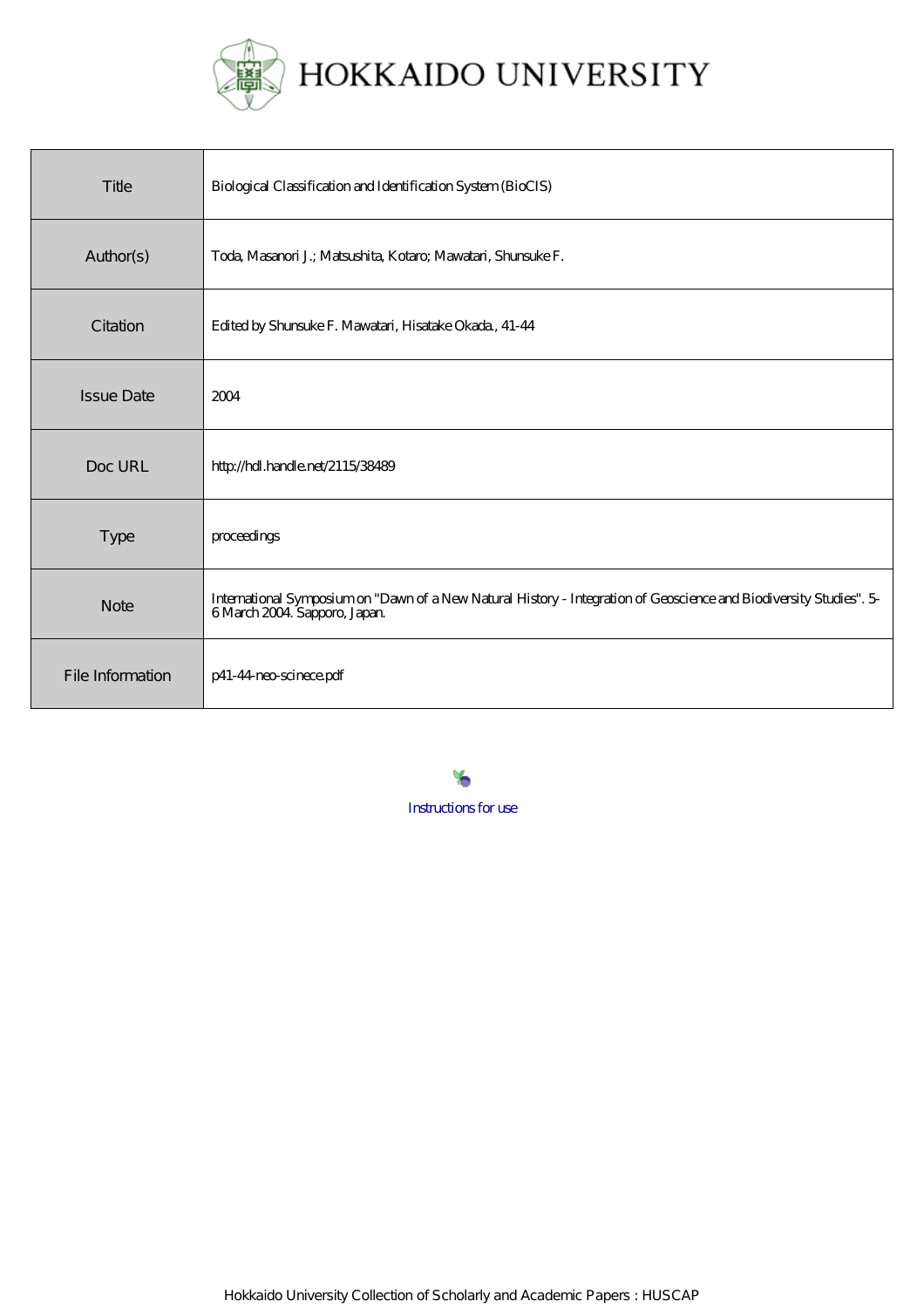# Biological Classification and Identification System (BioCIS)

Masanori J. Toda<sup>1</sup>, Kotaro Matsushita<sup>1</sup> and Shunsuke F. Mawatari<sup>2</sup>

' Institute of Low Temperature Science , Hokkaido University, Sapporo 060-0819, Japan 'Division of Biological Sciences , Graduate School of Science, Hokkaido University, Sapporo 060-0810, Japan

# ABSTRACT

The Biological Classification and Identification System (BioCIS) as a basic, general-purpose database system, though still under construction, will provide taxonomists with a very useful tool to construct multiple-entry keys based on character matrices. In turn, such multiple-entry keys give various end-users, non-specialists in taxonomy, a great deal of freedom and ease in species identification. The system is designed to be applicable to any group of organisms and to grow through interactions between taxonomists and end-users, in the prospect of developing a hierarchical system of keys for all taxonomic levels of organisms on earth, as a "hub" database system for biological classification and identification.

Keywords: Biodiversity, Character matrix, Database, Multiple-entry key, Species identification

# INTRODUCTION

Accurate identification of biological species is currently in high demand, not only by biodiversity researchers but also by natural-resource managers implementing applied measures for assessing, conserving, and using biodiversity. However, there are too few trained taxonomists to meet this high demand. The BioCIS database is a basic, generalpurpose system designed to help taxonomists, experts in biological classification, construct useful tools with which a variety of end-users can identify biological species. The Biological Classification and Identification System (BioCIS) is intended to be applicable to any group of organisms. It is expected that species-identification systems for many groups of organisms will, in the future, be constructed as components of this general system.

# WHAT IS BioCIS?

# For Taxonomists

BioCIS is designed so that any taxonomist, even without any knowledge of information technology, can easily construct a multi-taxa reference system based on a character matrix (Fig. 1). Provided a character matrix and pictures, if any, this system automatically constructs a multiple-entry key for identifying species or higher taxa. The system is also designed to grow, in response to interactions between taxonomists and end-users, to cover increasing numbers of taxa and broader geographic areas (Fig. 2). Since adding a new character matrix to the system is easy, a taxonomist could, for example, start with a small database covering a single genus at a single locality, and subsequently include additional genera from other localities. Also, since it is possible to edit a character matrix even after a basic character matrix has been constructed, the system can update the matrix according to new findings and/or revision of taxa. Furthermore, the system is

Mawatari, S. F. & Okada, H. (eds.), Neo-Science of Natural History: Integration of Geoscience and Biodiversity Studies, Proceedings of International Symposium on "Dawn of a New Natural History - Integration of Geoscience and Biodiversity Studies", March 5-6, 2004, Sapporo, pp. 41-44.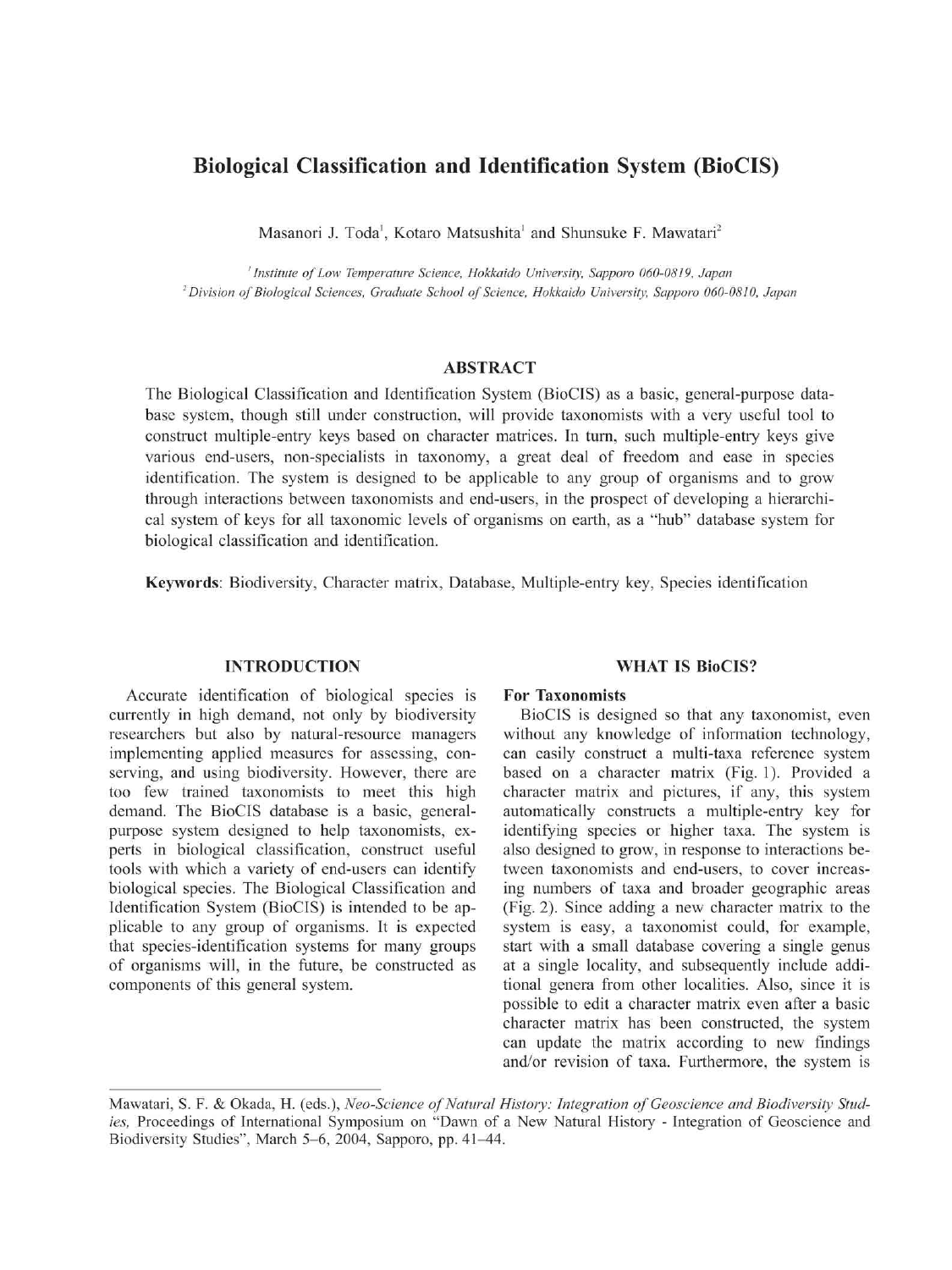| SELECT sp. name |       | <b>FROM character matrix</b><br>WHERE char1 = $0$<br>AND char $4 = 1$<br>AND char $5 = 1$ |             |                |                   |                   |       |
|-----------------|-------|-------------------------------------------------------------------------------------------|-------------|----------------|-------------------|-------------------|-------|
|                 |       |                                                                                           |             |                |                   |                   |       |
| sp. name        | char1 | char2                                                                                     | char3       | char4          | char <sub>5</sub> | char <sub>6</sub> | char7 |
| sp1 0           |       | 0                                                                                         | $\mathbf 0$ | 0              | $\overline{0}$    | 0                 | 0     |
| sp2 0           |       | 1                                                                                         | 0           | 0              |                   | 1                 | 1     |
| sp3 0           |       | 0                                                                                         | 0           |                |                   | 1                 |       |
| sp4 0           |       | 1                                                                                         | 0           |                | $\overline{0}$    | 1                 |       |
| $sp5$  1        |       | 0                                                                                         | 0           | $\overline{2}$ |                   | 0                 |       |
| sp6 1           |       | 1                                                                                         | 0           | 2              |                   |                   |       |
| $sp7$  1        |       | 0                                                                                         | 0           | 3              | 0                 |                   |       |
| $sp8$  1        |       | 1                                                                                         | 0           | 3              |                   |                   |       |
| sp9 1           |       | 0                                                                                         |             | 4              |                   |                   |       |

Fig. 1 Multiple-entry key system based on a character matrix. The system extracts species for which character states match user's entry for selected character set. For example, species 3 is extracted when user chooses character state 0 for character 1, 1 for 4 and 1 for 5.



Fig. 2 Expansion of a character matrix. This system is designed to grow, allowing taxonomists to easily add a new matrix for additional taxa or locality to the existing matrix and to change individual cell values or the character state definitions.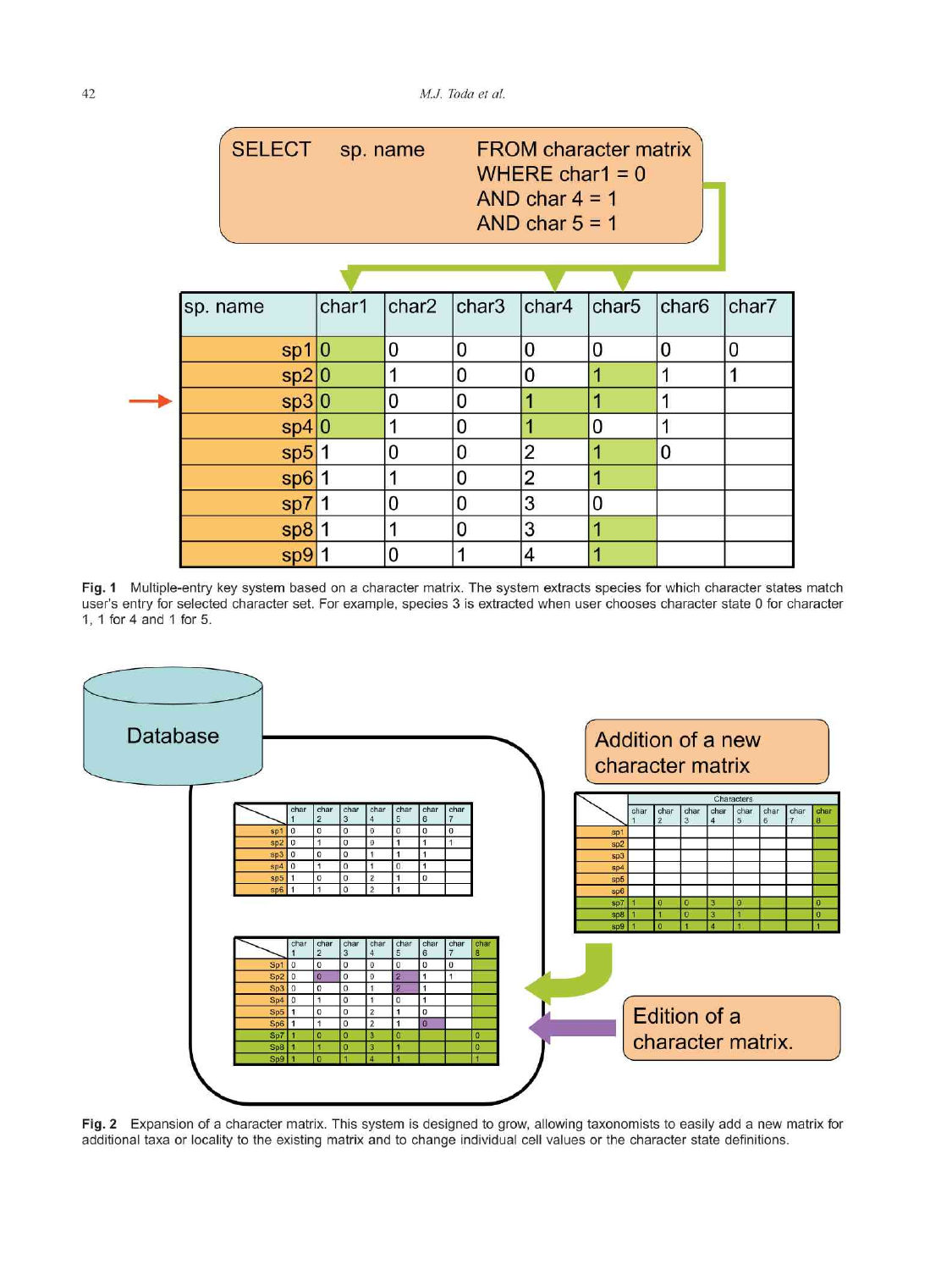| Biological Classification and Identification System |  |
|-----------------------------------------------------|--|
|                                                     |  |

| sp. name | char1     | char2 | char3          | char4            |
|----------|-----------|-------|----------------|------------------|
| spl 0    |           | 0     | $\mathbf{0}$   | $\mathbf 0$      |
| sp2 0    |           |       | 1              |                  |
| sp3 0    |           | O     |                | 1,2              |
| sp4 0    |           |       | $\overline{2}$ | 1,2              |
| sp5      | $\vert$ 1 |       |                | $\boldsymbol{2}$ |
| sp6      |           | 0     |                | $\overline{2}$   |

Fig. 3 Multiple and no entry of character-state values. If the state of character 4, for example, is subtle or difficult to judge precisely for species 3 and species 4, multiple values are to be input (red cells). If the state of character 3 is unknown or unexamined for species 5 and species 6, the corresponding cells can be left blank (blue cells). Species 3 and species 4 are not excluded when users choose either character state 1 or 2 for char 4. Species 5 and species 6 are not excluded when users choose either character state 0, 1 or 2 for char 3.



Fig. 4 Flow chart of identification using BioCIS. As the order of character selection is not fixed, users can start from any character set. The system filters species matching user's entry of character-state values for the character set chosen. If there remain more than one species, users can continue to select another character set for further filtering. When only one species is eventually selected, the user can refer to information on the species to confirm the identification. If the user loses him-/herself in the searching process or cannot get the correct answer, he/she can return to any step of filtering by removing any selected character(s).